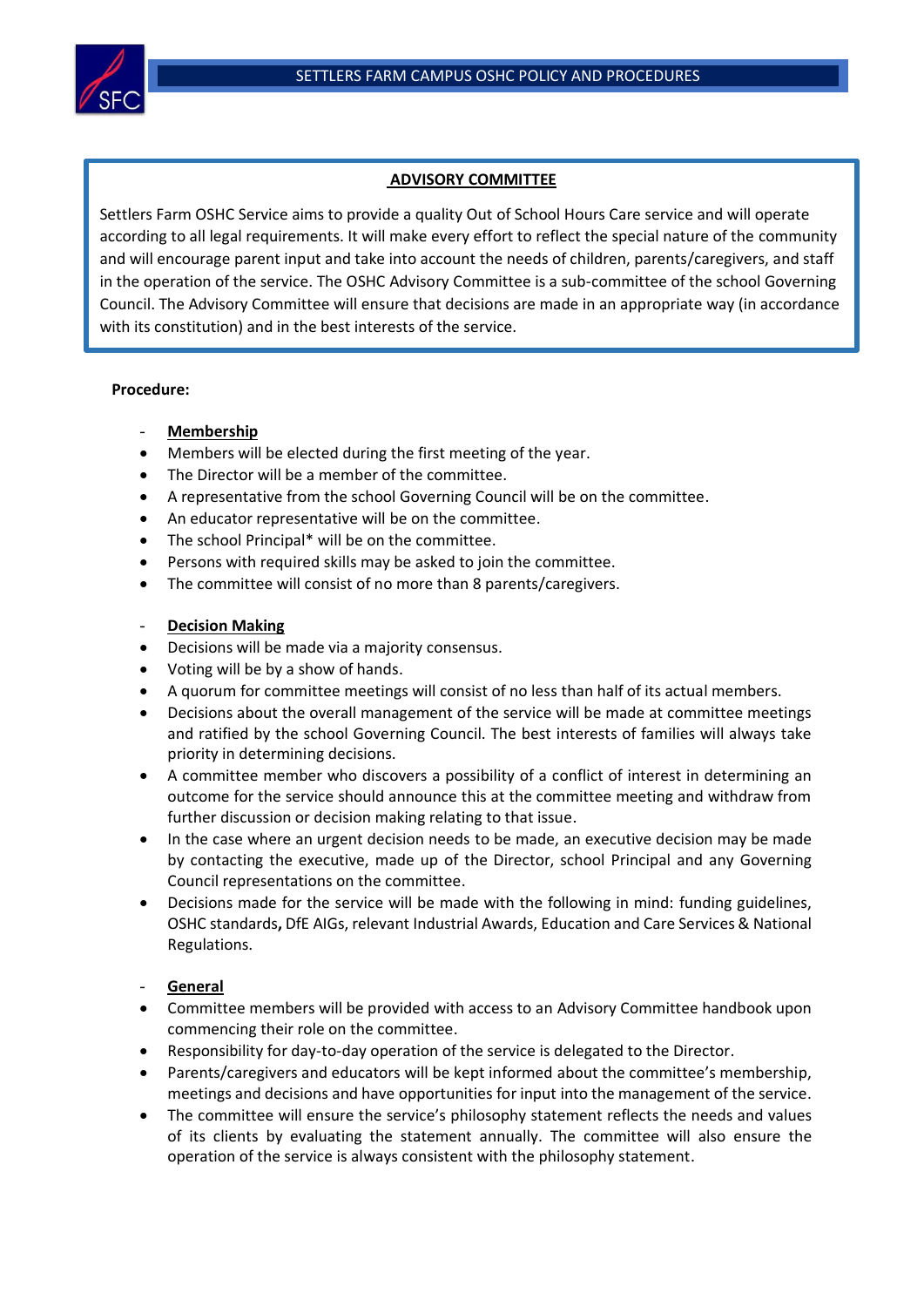

- Communication between the committee and educators in relation to their work or the operation of the service will be through the Director.
- Confidentiality will be maintained at all levels by all people.
- The grievance policy must be adhered to by all members of the Advisory Committee.

## NATIONAL QUALITY STANDARD

| QUALITY AREA 7: GOVERNANCE AND LEADERSHIPS |                               |                                                                                                                                                             |  |  |
|--------------------------------------------|-------------------------------|-------------------------------------------------------------------------------------------------------------------------------------------------------------|--|--|
| 7.1                                        | Governance                    | Governance supports the operation of a quality service                                                                                                      |  |  |
| 7.1.2                                      | <b>Management Systems</b>     | Systems are in place to manage risk and enable the<br>effective management and operation of a quality service                                               |  |  |
| 7.1.3                                      | Roles and responsibilities    | Roles and responsibilities are clearly defined, and<br>understood, and support effective decision making and<br>operation of the service.                   |  |  |
| 7.2                                        | Leadership                    | Effective leadership builds and promotes a positive<br>organisational culture and professional learning<br>community.                                       |  |  |
| 7.2.1                                      | Continuous improvement        | There is an effective self-assessment and quality<br>improvement process In place.                                                                          |  |  |
| 7.2.2                                      | <b>Educational leadership</b> | The educational leader is supported and leads the<br>development and implementation of the educational<br>program and assessment and planning cycle.        |  |  |
| 7.2.3                                      | Development of professionals  | Educators, co-ordinations and staff members performance<br>is regularly evaluated and individual plans are in place to<br>support learning and development. |  |  |

| EDUCATION AND CARE SERVICES NATIONAL REGULATIONS |                                                                                |  |  |  |
|--------------------------------------------------|--------------------------------------------------------------------------------|--|--|--|
| 73                                               | <b>Educational program</b>                                                     |  |  |  |
| 74                                               | Record of child assessments or evaluations for delivery of educational program |  |  |  |
| 168                                              | Education and care services must have policies and procedures                  |  |  |  |
| 177                                              | Prescribed enrolment and other documents to be kept by approved provider       |  |  |  |